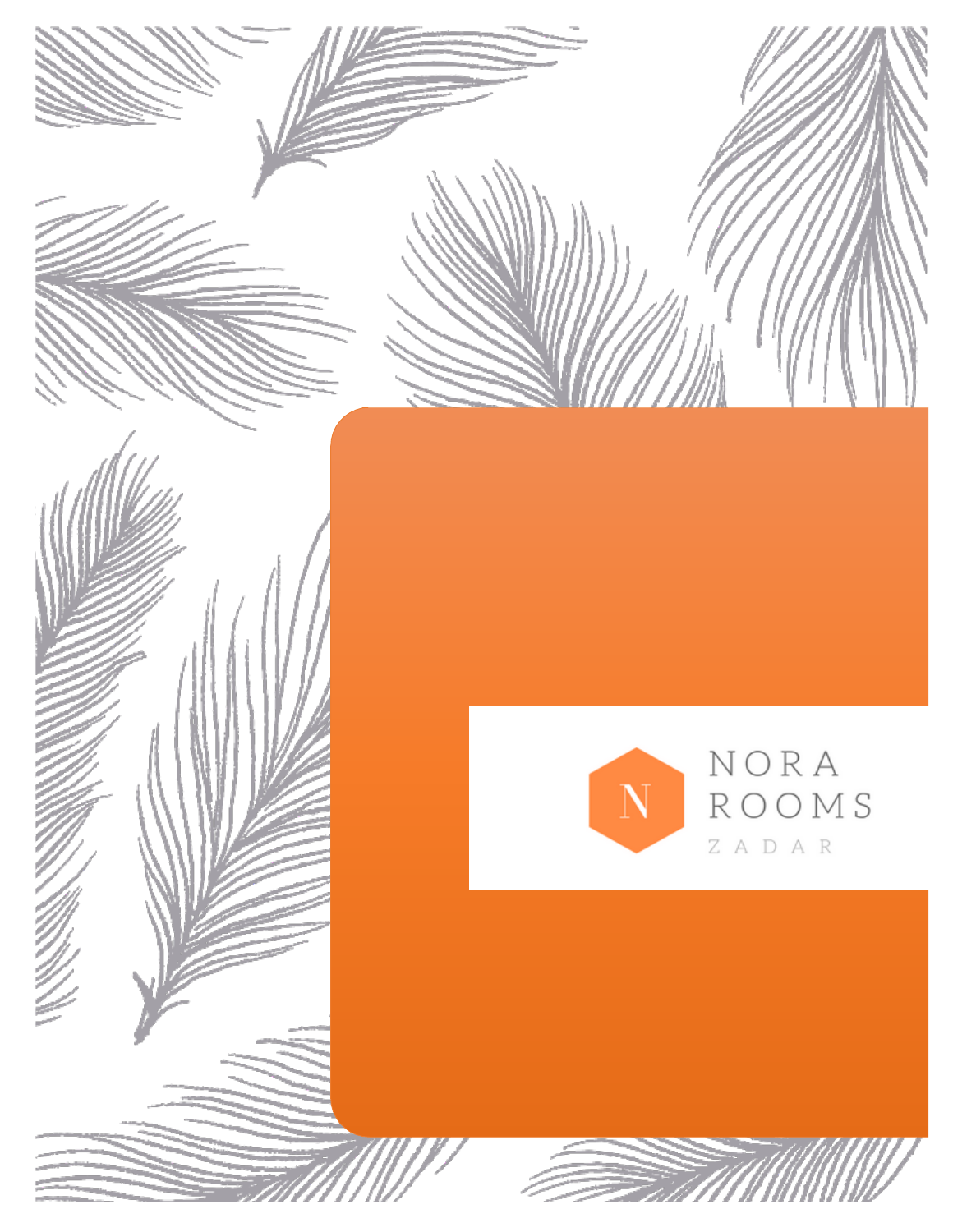

*WELCOME to ZADAR, more than 3000 years old pearl of Dalmatia, European Best Destination in 2016 and home of the most beautiful SUNSET in the World!* 

Dear guest,

On behalf of our entire staff we would like to welcome you to our property. We are honored that you have chosen to stay with us and look forward to providing you with a memorable experience.

For your convenience, the Nora Rooms offers several amenities, such as the shower with with bathroom in the room, water kettle and refrigerator. You are welcome to serf yourself with complimentary coffee and tea. If you're ready to step out and explore the area, our room is conveniently located, within walking distance of a variety of popular restaurants and local attractions. You can find more details on everything the local area offers as well as additional information on utilizing on-site amenities in the brochures on the table.

If you need anything during your stay our staff will be pleased to assist you — morning, noon or evening! Just call or text to the host and we will be at your service. Or reach out to us at +385 99 592 0167.

We provide hi-speed wi-fi connection. You can connect to "Nora Rooms" using password: Nora023zd

Please memorize entrance door code: 1957A

Upon check out you can leave the key in post box by the main entrance door (ground floor) in a box under name "Gombac"

We sincerely thank you for choosing the Nora Rooms and hope that you have a comfortable and pleasant stay.

Warmly, Martina.

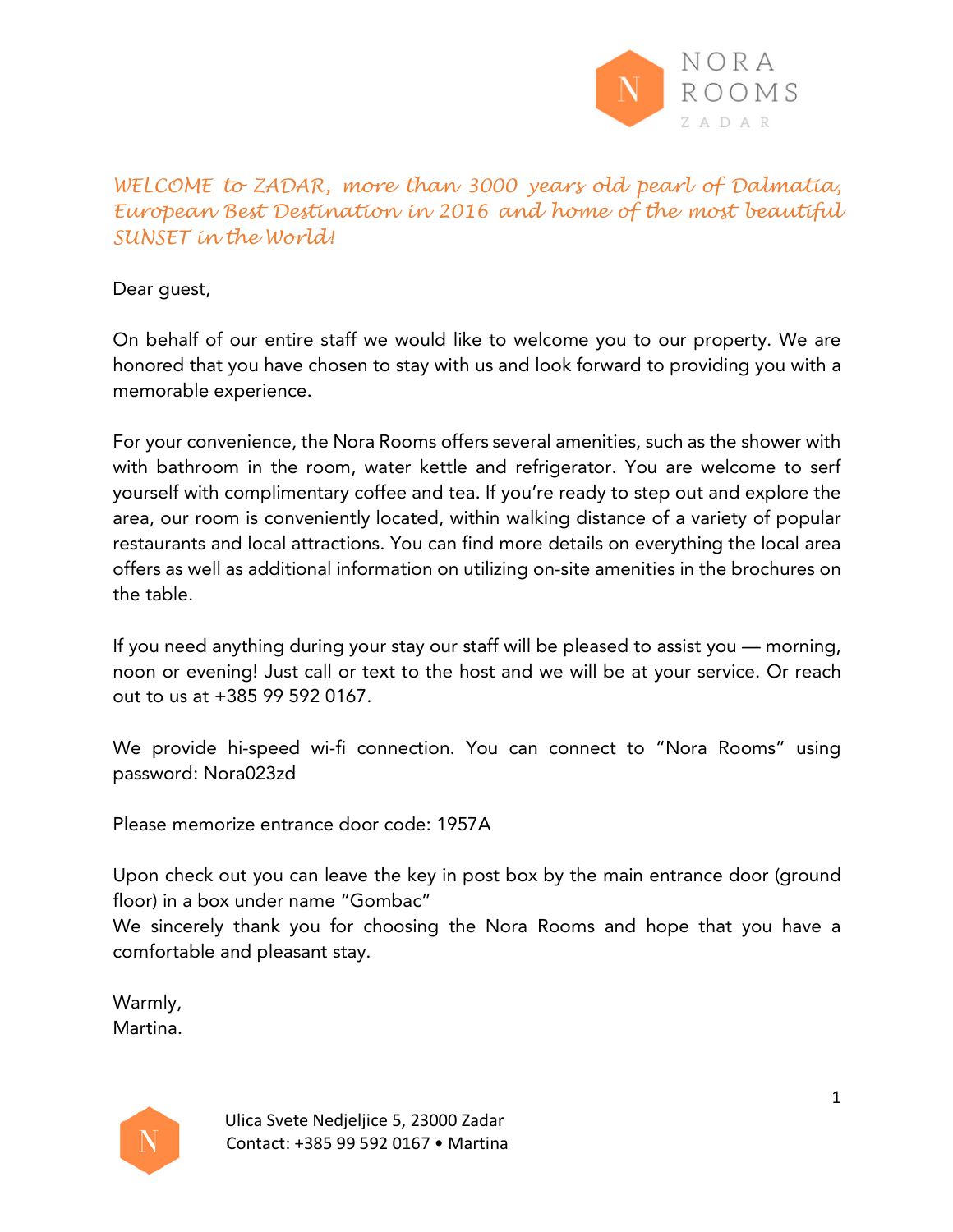

A mandatory law – General Data Protection Regulation (GDPR) requires every guest have to present valid government ID upon Check-in. Please submit your personal data via link (sent by your host) or filling out the form given by the host.

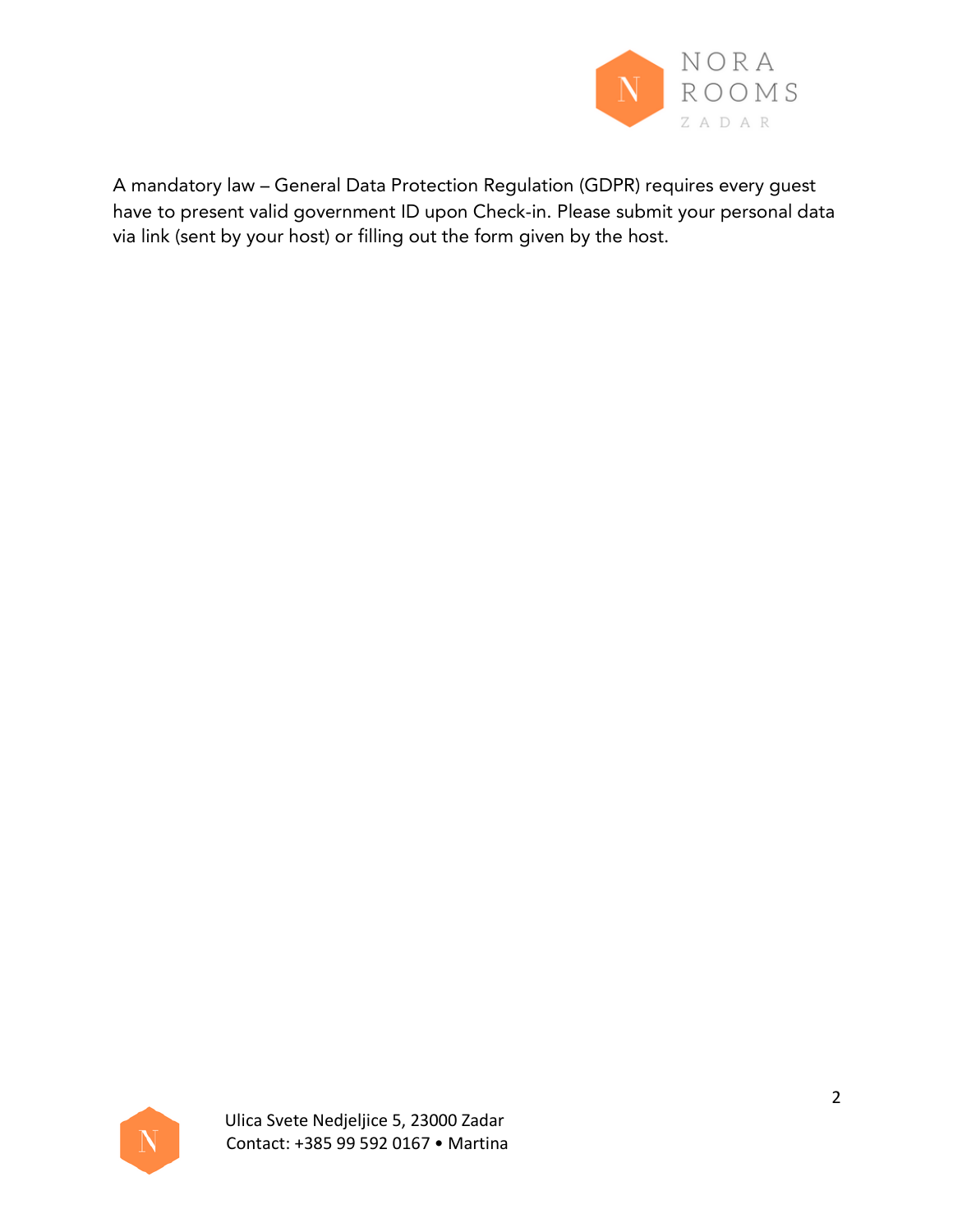

### HOUSE RULES

*In order to provide you with a pleasant stay and to prevent any misunderstandings, please familiarize yourself with our house rules. For all kinds of information , MARTINA, your host is on your disposal.*

- o Accommodation is available from 14.00 on day of arrival until 11.00 am on the day of departure . Staying in the apartment after 11:00 am can be extra charged and must be agreed with the host, prior to departure day.
- o Upon arrival you should fill in the form about your personal data and provide it to the host. It is obligated by Croatian law.
- $\circ$  The price for apartments for the whole period will be charged lates the first night stay in the apartment ( if not payed in advance).
- o If you decide to terminate your earlier arrangement, you are required to pay the entire booking period.
- o Guests are responsible for their behavior in the apartments. In case of an accident they face the consequences.
- o Thorough cleaning and decorating of the apartment is done by the host or hostess of Nora Rooms during each shift of new costumers. Garbage bags, toilet paper, soap are available upon arrival, and other volumes if needed are the responsibility of the guest.
- o During an extended stay in the same unit, maid service is every 7 days, towels twice a week. During their stay, guests are expected to keep the cleanliness of the room, as well as at the end of the stay they should present it in an appropriate condition as they found it on arrival.
- o Guests are required to take care of the key with special attention and lock the apartment because the owners are not liable for theft or negligence. Compensation for loss of keys is 100 euros.
- o Night rest lasts from 23:00 am to 8:00 pm during which time it is forbidden to create noise and disturb the peace and disturb other guests.
- o We ask guests to turn off the lights before leaving the apartment, turn off electrical appliances and close all faucets. We especially ask guests to turn off air conditioning when they simultaneously open windows and doors in the room.
- o During the summer please throw out garbage daily.

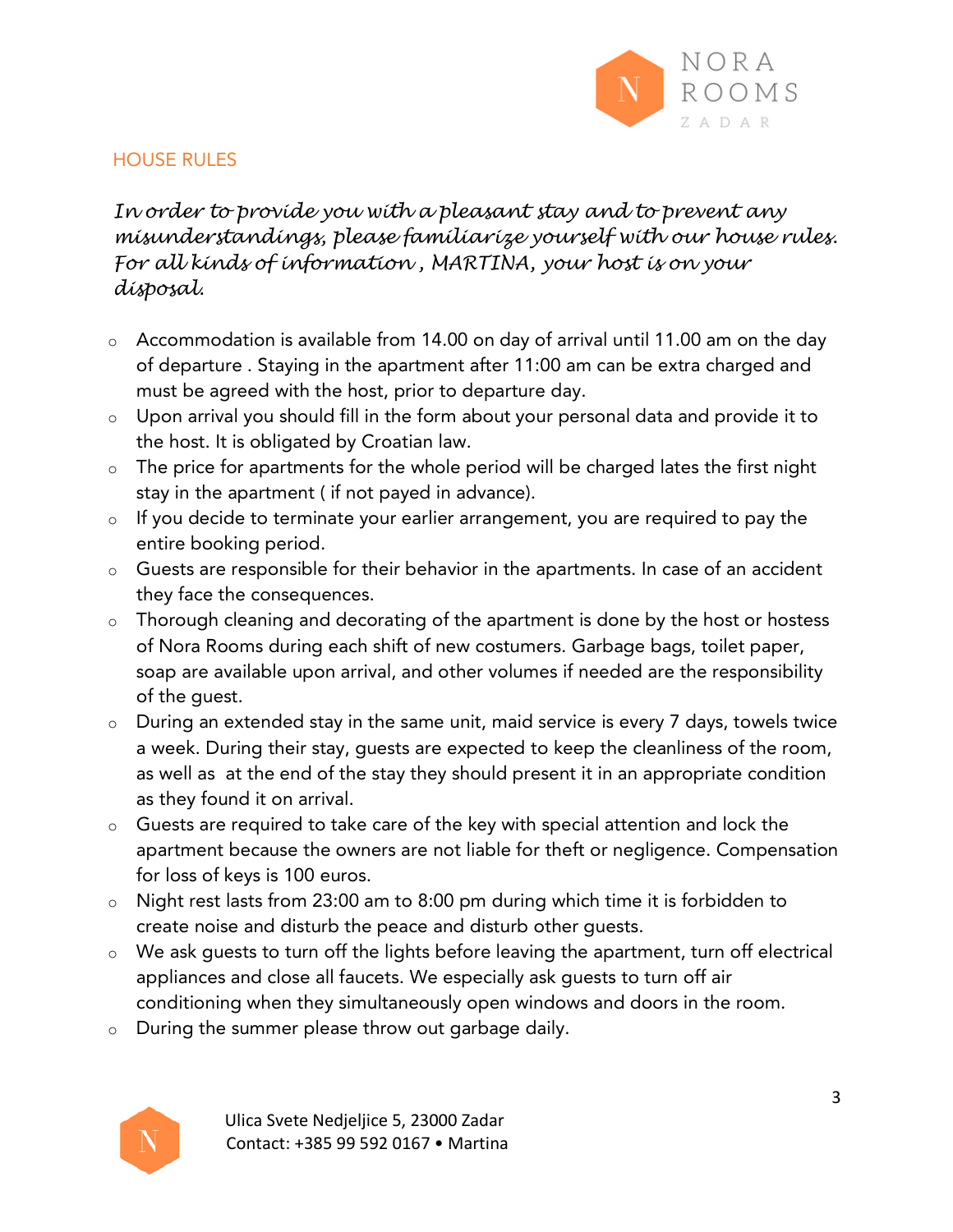

- o Please do not throw ashes and cigarett leftovers in trash can, rather flush it down the toilet.
- o It is strictly forbidden to bring people who are not users of rented room and are not listed on the enclosed pre- booking. In the case of finding people who are not registered or have not been announced, the host has the right to cancel accommodation to all guests without having to pay cancellation costs.
- o It is strictly forbidden to take owners property outside the apartment eg ( towels, dishes, blankets ) …
- o It is not allowed to bring in easily inflammable and explosive materials and with strong or unpleasant smell. Furthermore, it is not allowed to bring electric appliances to the apartment without the host's permission. This rule does not apply to electric appliances for personal care.
- o Guests are required to take care of their belongings and treasured items that they leave in the apartment. The owner is not responsible for their eventual disappearance. At your disposal is a safe where you can store your documents and valuables.
- $\circ$  The owner has no right to enter the apartment at the time when quests are absent, except in special cases when the entry is necessary to prevent possible damage or danger. In such cases, when the owner is required to enter the apartment, he must inform guests at the first meeting.
- o Pets are accepted upon request prior to arrival.
- o On the day of departure, the guest is obliged to allow the host of Nora Rooms, with his presence, to inspect the room and home appliances. Any damage that is caused when leaving the customer is obligated to compensate.
- o Smoking is allowed only in the balcony, but not in the rooms, take into account a possible fire hazard.
- o Please handle the candles with special care and take into account possible fire hazard.
- o Please do not swich aricondition mode on remote controler (just adjust temperature). If the aircondition starts to blink both red and green, please turn it off and contact the host.
- o House rules is an integral part of the lease. Guests are requested to read house rules. At the beginning of the accommodation it is considered as though the customer is familiar with the house rules of Nora rooms and agrees to the obligations and conditions specified in the house rules.

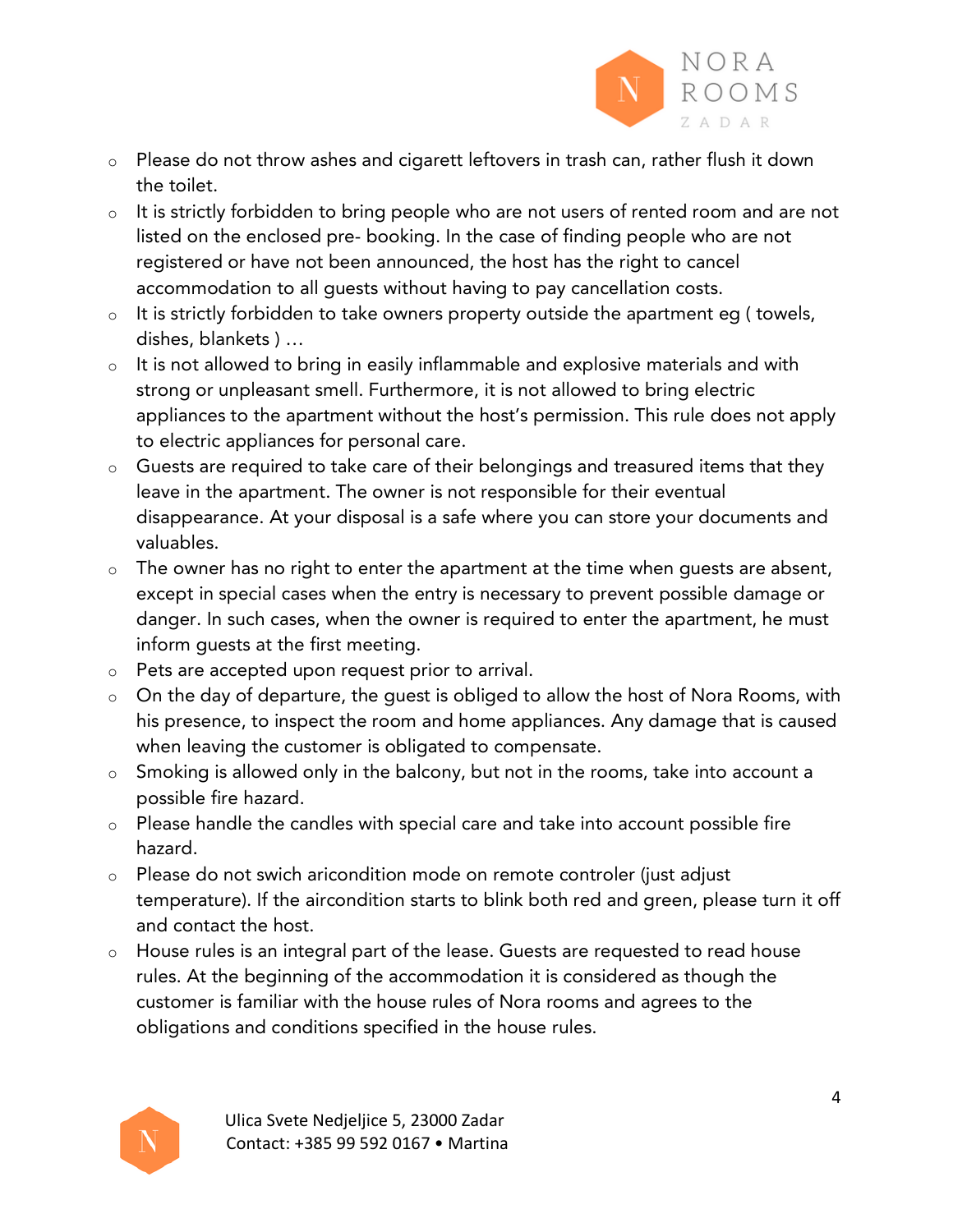

# PRICELIST

| <b>SEASON</b>                                                  | D             | $\mathsf{C}$  | B             | $\mathsf{A}$  |
|----------------------------------------------------------------|---------------|---------------|---------------|---------------|
|                                                                | 17.03.-28.04. | 28.04.-26.05. | 26.05.-30.06. |               |
| <b>ROOM TYPE</b>                                               | 20.10.-10.11. | 22.09.-20.10. | 25.08.-22.09. | 30.06.-25.08. |
| <b>NO.1</b><br>Double deluxe<br>$smart - city$<br>view         | $78 -$        | $81 -$        | $119,-$       | $154,-$       |
| <b>NO.2</b><br>Double deluxe<br>sea view with<br>balcony       | $105,-$       | $109 -$       | $158,-$       | $205 -$       |
| <b>NO.3</b><br>Doble deluxe<br>sea view with<br>french balcony | $87. -$       | $90 -$        | $132 -$       | $171,-$       |

Prices listed in Euro.

Including: room accommodation, linen and towels, final cleaning, Wi-Fi, SATv, Air Condition, tax

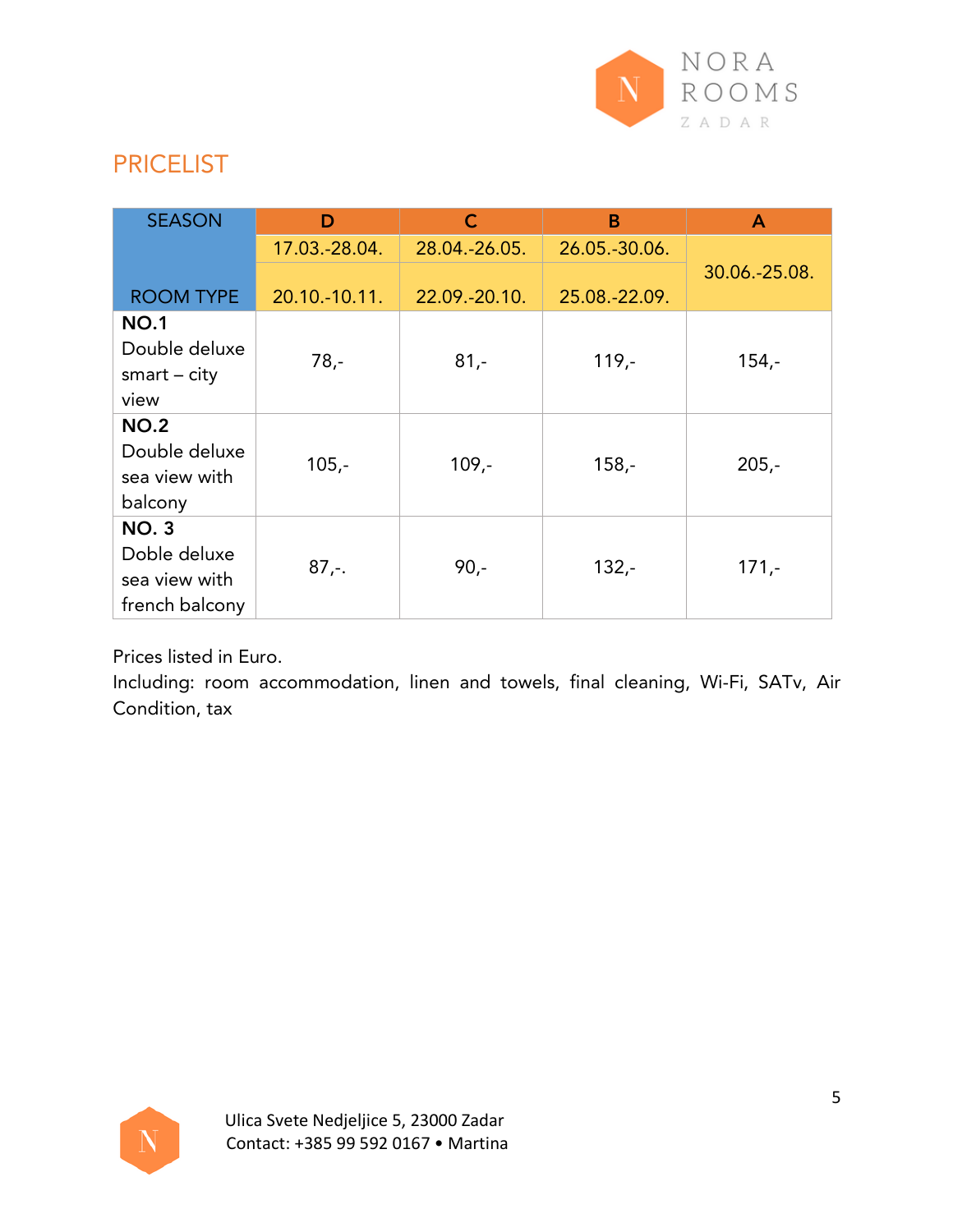

# GOOD TO KNOW

- International country code for Croatia: +385
- Ambulance: 194
- Fire Brigade: 193
- Police: 192
- Roadside vehicle assistance: 1987 (When calling from abroad or by mobile phone, call +385 1 1987)
- National Centre for Search and Rescue at Sea: 195
- Help at sea Sea Tow: +385 (0) 91 9362513
- Mountain Rescue Service: +385(0)91 721 0010
- Unique National number for all emergency situations: 112
- General information: 18981
- Information on local and intercity numbers: 11888
- Information on international numbers: 11802
- Weather forecast and road conditions: 060 520 520
- Croatian Automobile Club (HAK): +385 1 46 40 800 Web: www.hak.hr,

# TAXI LULIĆ +385 (0)23 494 494

For TRANSFERS trough the region, to the airport and similar, as well as for various excursions, contact your host

• MARTINA – martina@experiences.hr or +385 99 5920167

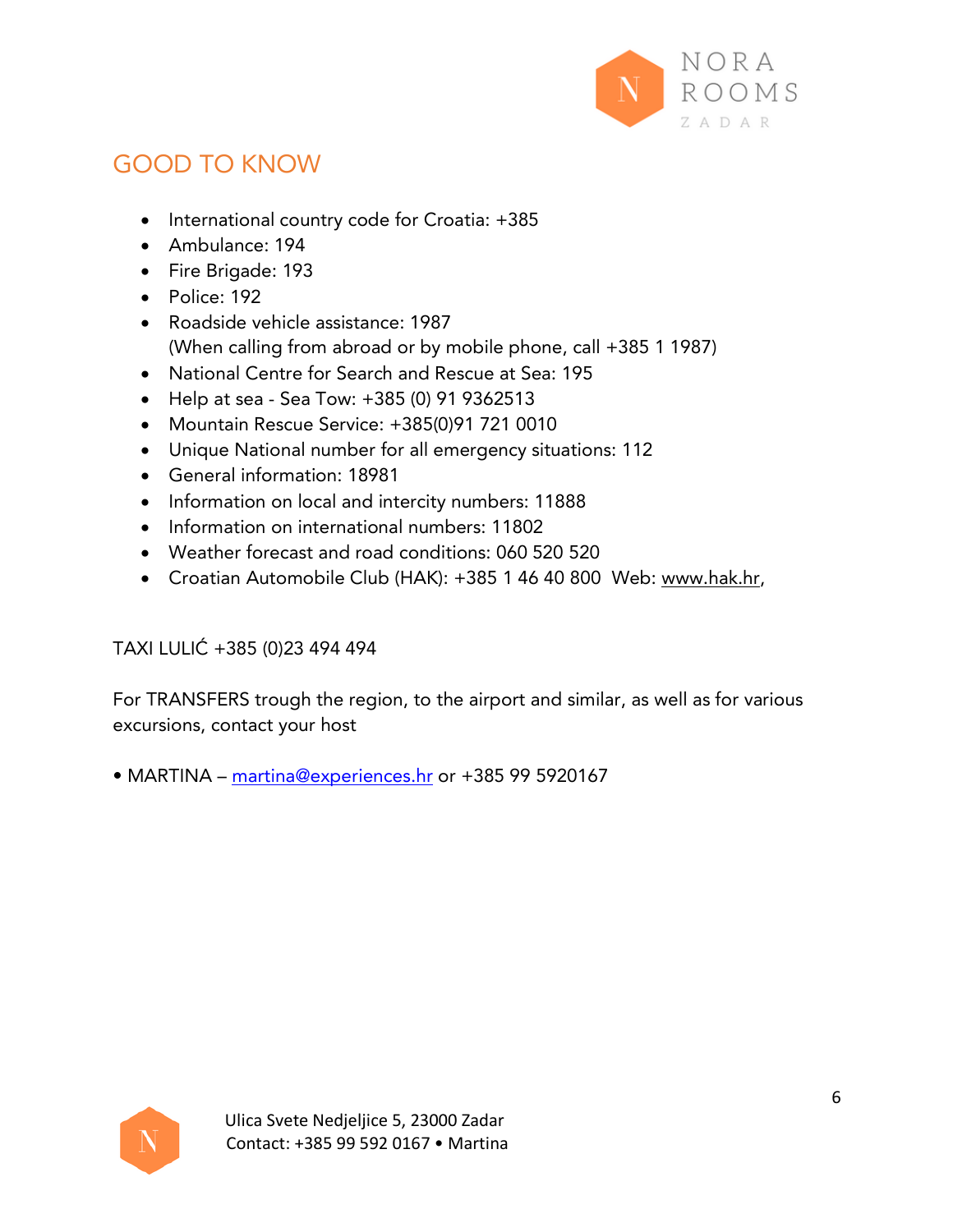

# WELCOME TO ZADAR

Welcome to the city of Zadar, a city of exceptional history and rich cultural heritage, a city of tourism. Our web site will try to offer you a complete tourist offer, from searching for an ideal accommodation, autochthonous gourmand delicacies, cultural monuments, a variety of excursion programs and numerous tourist activities that the city offers by combining the beauty of the past and all the privileges that the modern traveller demands.

The particularity of the city is irresistible for those who respect and admire historical monuments and cultural heritage, artists, tourists and its citizens. Zadar is a city monument, surrounded by historical ramparts, a treasury of the archaeological and monumental riches of ancient and medieval times, Renaissance and many contemporary architectural achievements such as the first sea organs in the world.

Zadar is a city where huge spaces are left for pedestrians. Using your guidebook, your walk along the cobblestone streets of the city will become a walk through history, and also an experience of the contemporary life of the city. When tired, do try to take a break in one of our restaurants, pastry shops or coffee shops that you can find in the gastro offer of this guidebook. Enjoy listening to the concerts, visit the theatre, museums, and exhibitions.

The city of Zadar is an easily reached destination by land, sea and air. It has a good traffic infrastructure through which it is directly connected to other bigger cities of the Republic of Croatia: Zagreb, Rijeka, Split and Dubrovnik, with extraordinary accommodation and contemporary service of numerous marinas. Whichever way you want to reach Zadar, the natural beauty of the landscape will not leave you equanimous.

The ferry port as well as the new tourist port for cruisers are located on the new and spacious Gaženica port, some 3 km away from the center of the town (tourist cruising ships as well as local ferry and ship lines with Preko, Zaglav, Mali Lošinj, Pula and Ancona/Italy).

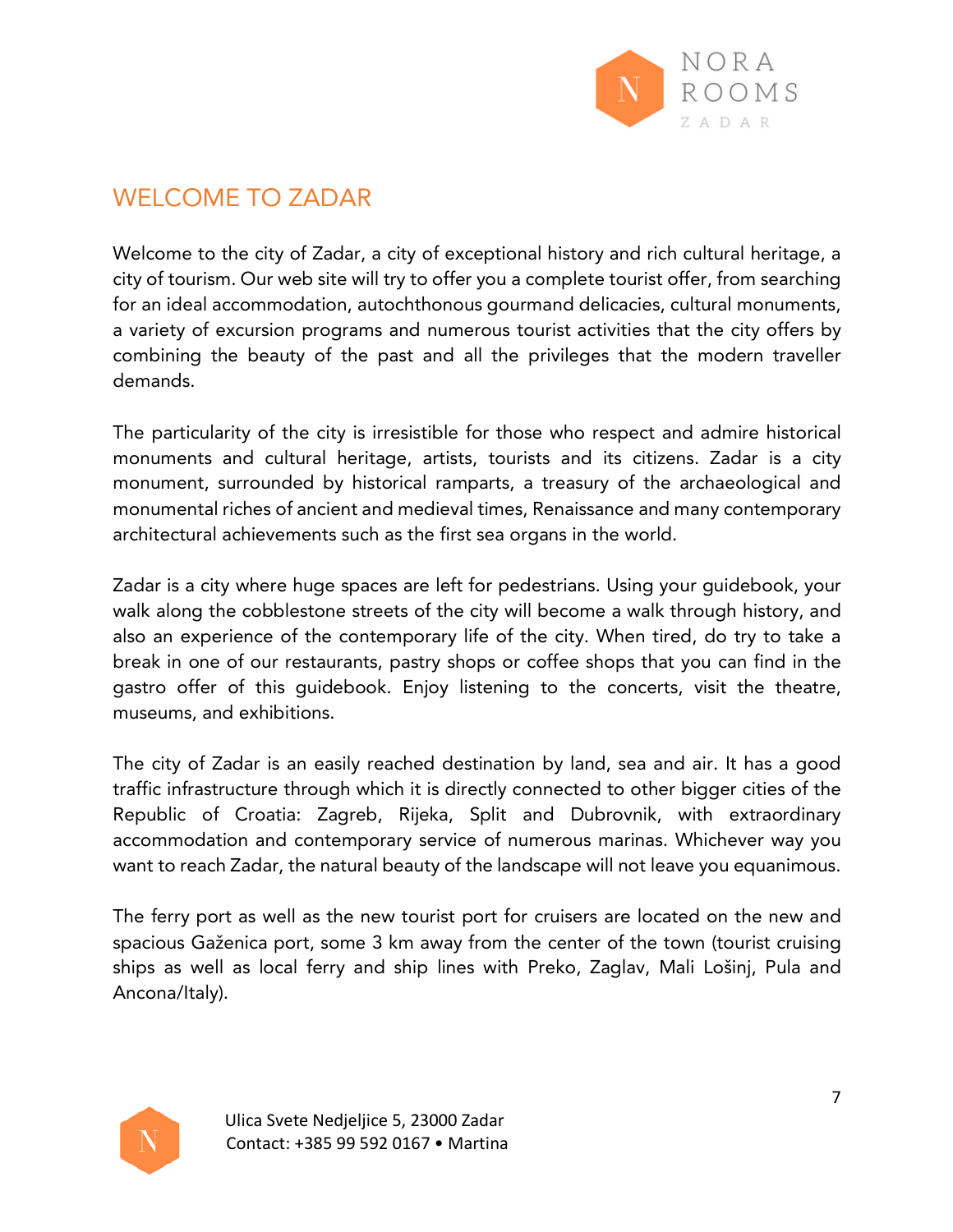

Situated in the heart of the Adriatic, Zadar is the urban center of northern Dalmatia as administrative, economic, cultural and political center of the region with 75,000 inhabitants. The coast is particularly indented, the islands and the untouched nature allures many boaters to this regions. The archipelago counts 24 bigger and about 300 smaller islets and rocks, 3 nature parks - Telašćica, Velebit and Vransko jezero and 5 national parks - Paklenica, Plitvice lakes, Kornati Islands, Krka and Sjeverni Velebit classifying Zadar and its surroundings at the very top of the Croatian tourist offer.

Welcome to Zadar!

# ABOUT CROATIA

### Geographical position:

Croatia occupies the largest part of the eastern coast of the Adriatic sea which, as a part of the Mediterranean sea, penetrates deepest into European soil. Croatia's shoreline and numerous islands enjoy the majority of the Adriatic coastline. The narrow Dinara mountain range separates the country's Mediterranean region from its central European continental part, which spans from the easterly edges of the Alps in the North-West to the shores of the Danube in the East, encompassing the southern part of the fertile Pannonian lowlands.

#### Surface:

The mainland covers an area of 56,594 km2. Territorial waters cover a surface area of 31,067 km2.

#### Population:

Croatia has 4,429,078 inhabitants.

### Composition of population:

The majority of the population are Croats, with the largest minorities being Serbs, Bosnians, Slovenes, Hungarians, Czechs, Italians and Albanians.

#### System of government:

Croatia is a multi-party parliamentary republic.



Ulica Svete Nedjeljice 5, 23000 Zadar Contact: +385 99 592 0167 • Martina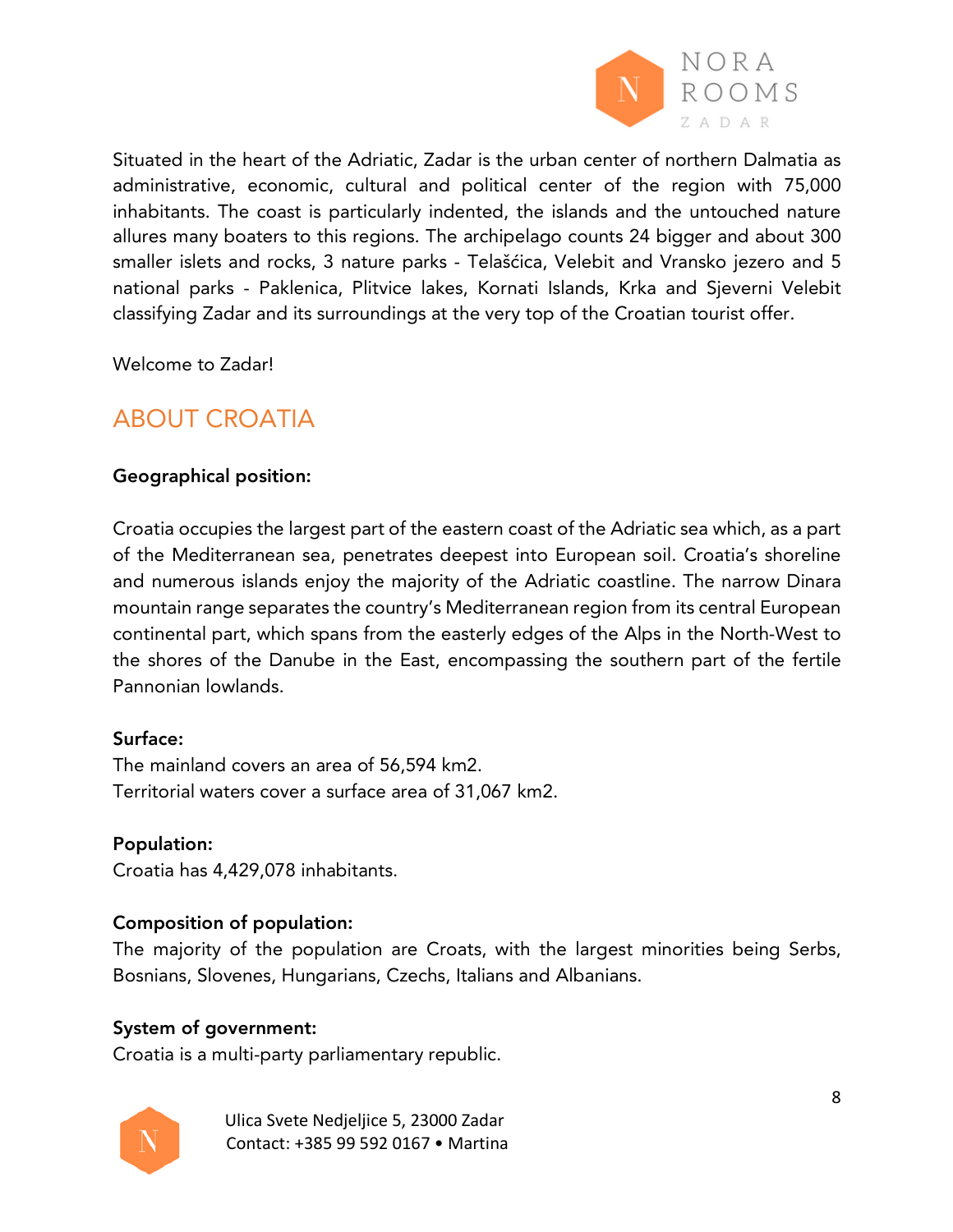

## Capital:

With 779,145 inhabitants, Zagreb is the economic, transport, cultural and academic centre of the country.

## Length of the coastline:

6,278 km, of which 4,398 km is made up of island coastlines, solitary rocks and reefs.

## Number of islands, solitary rocks and reefs:

1,244. The largest islands are Krk and Cres. There are 50 inhabited islands.

## Highest peak:

Dinara, 1,831 m above sea level.

## Climate:

Interior is moderately warm and rainy, while Croatia's highest peaks have a mountain climate which includes snowfall. The areas along the Adriatic coast have a pleasantly mild Mediterranean climate with a large number of sunny days, summers are hot and dry and winters are mild and wet.

Average temperatures in the continental interior are: January -2 to 0 oC, with somewhat lower temperatures at the highest altitudes; August approximately 20 oC, with around 12 oC at the highest altitudes. Average temperatures in the Littoral (Adriatic Coast) are: January -5 to 9 oC, August -22 to 25 oC. The sea temperature in winter is 12 oC and approximately 25 oC in summer.

# Currency:

The official currency in Croatia is the kuna (1 kuna = 100 lipa). Foreign currency can be exchanged in banks, exchange offices, post offices and in the majority of tourist information offices, hotels and campsites.

Credit cards (Mastercard, Visa, American Express and Diners) are accepted in almost all hotels, marinas, restaurants, shops and cash machines.

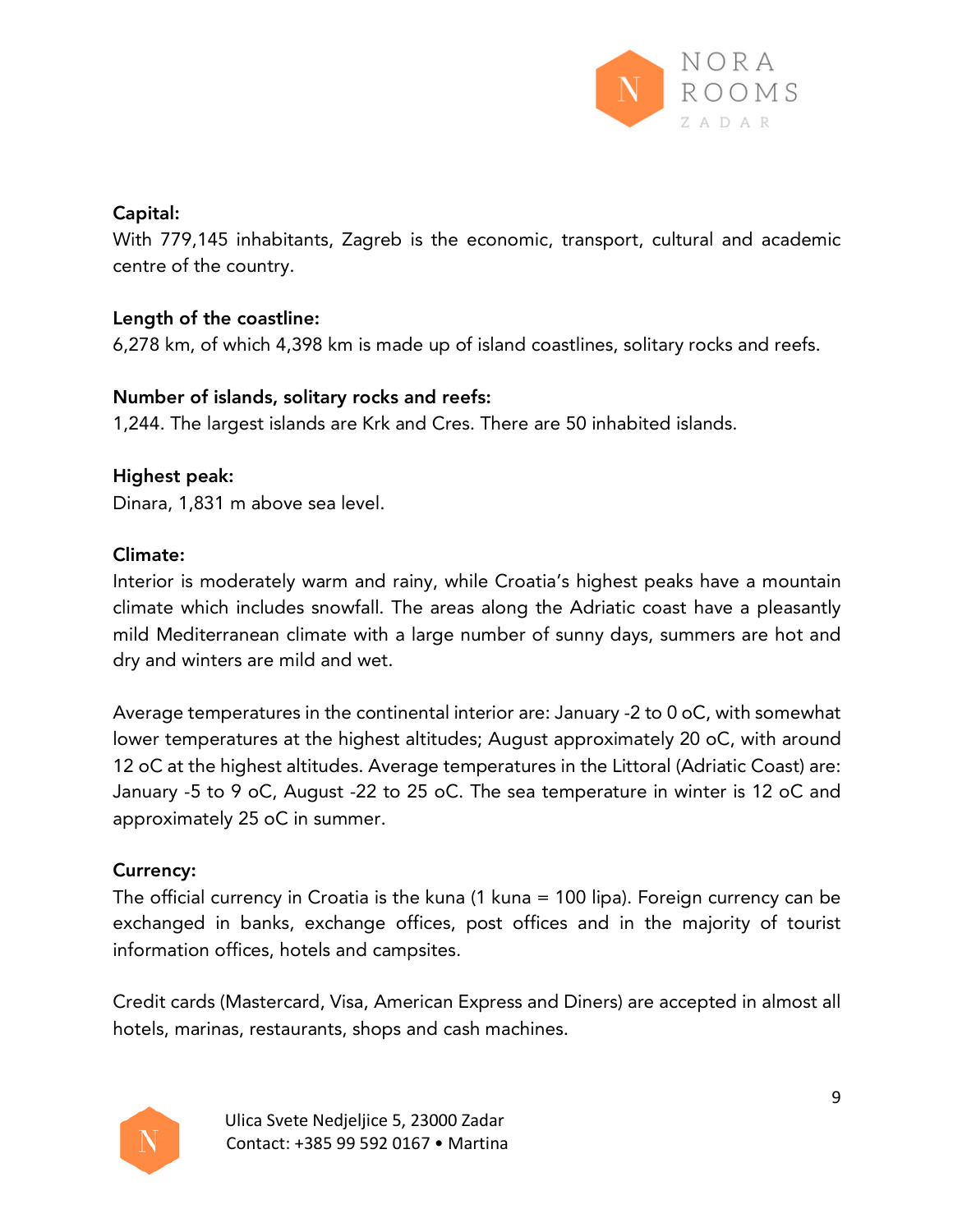

Power supply: 220 V, frequency 50 Hz

*Tap water is safe to drink in all of Croatia!*

## TRAVEL DOCUMENTS:

A valid passport or some other identification document recognised by international agreement; for certain countries a personal identity card is sufficient (a document which testifies to the identity and citizenship of the bearer).

Information: Diplomatic missions and consular offices of the Republic of Croatia abroad or the Ministry of Foreign Affairs and European Integration of the Republic of Croatia.

Tel: +385 1 4569 964 e-mail: stranci@mvpei.hr, vize@mvpei.hr web: www.mvpei.hr

#### HEALTH SERVICES:

There are hospitals and clinics located in all larger towns and cities, while smaller centres have dispensaries and pharmacies only.

Foreign visitors who are covered by health insurance in their own country are not obliged to pay for emergency medical services during a private stay in the Republic of Croatia if a convention on Social Security has been signed between Croatia and the visitors' country of origin, i.e. if they have in their possession a certificate stipulated by such a convention confirming their right to health care. Health care (including transport)



Ulica Svete Nedjeljice 5, 23000 Zadar Contact: +385 99 592 0167 • Martina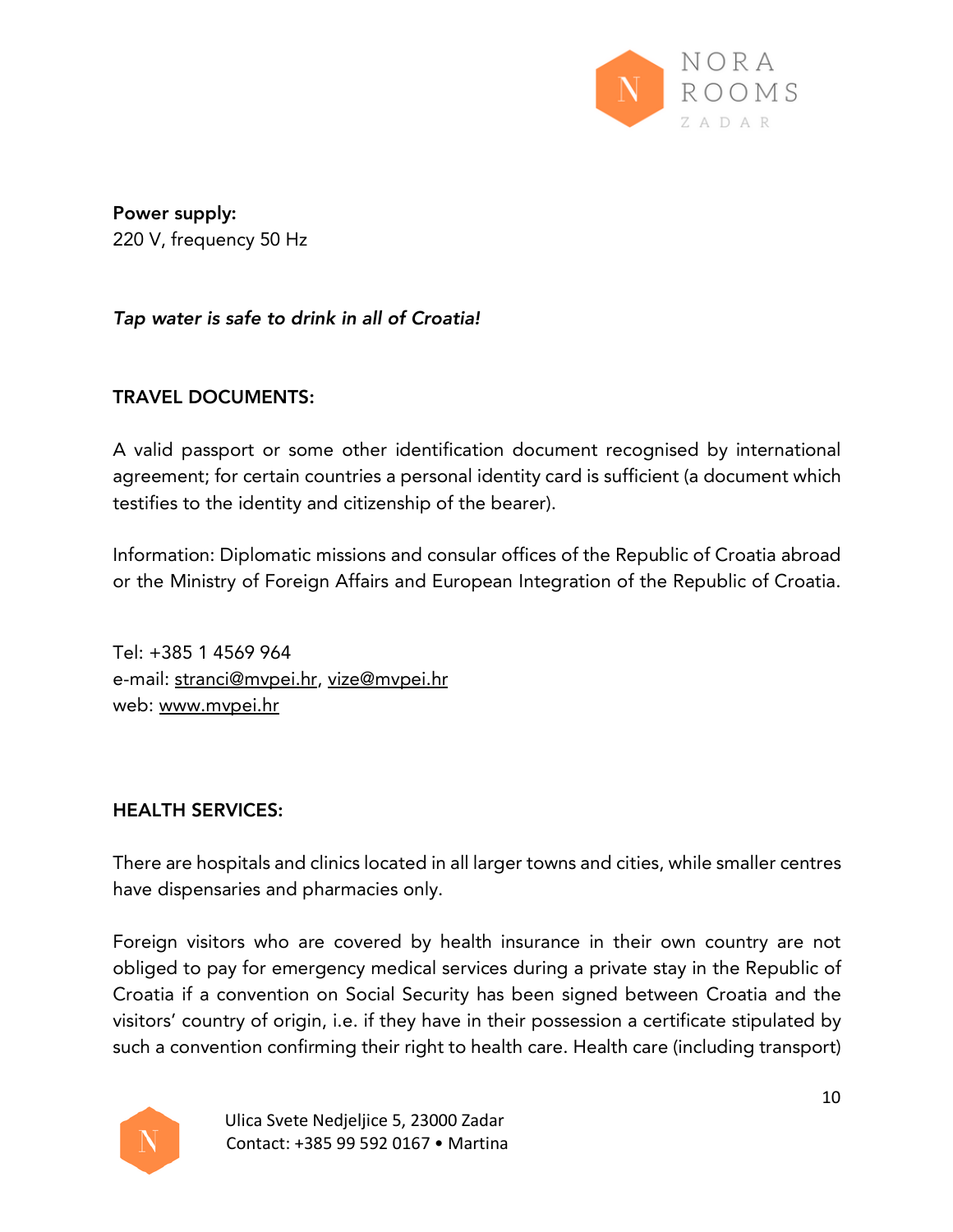

is used for emergency cases in the manner and according to regulations valid for Croatian citizens covered by Social Security, with identical participation in health care costs (participation). Persons coming from countries with which no such convention has been signed personally bear the costs of health services rendered.

For further information, please contact the Croatian Institute for Health Insurance Tel: +385 1 4806 333 web: www.hzzo-net.hr

#### PUBLIC HOLIDAYS IN CROATIA:

 January - New Year's Day January – Epiphany Easter Sunday & Easter Monday May - Labour Day Corpus Christi June - Anti-Fascist Resistance Day June - Statehood Day August - Victory Day and National Thanksgiving Day August - Assumption Day October - Independence Day November - All Saints' Day 25-26 December - Christmas Holidays

### SHOPS AND PUBLIC SERVICES WORKING HOURS:

During the tourist season, most shops are open from 8 a.m. until 8 p.m. on weekdays, and many of them are also open during the weekend. Public services and business offices work from 8 a.m. until 4 p.m., Monday to Friday.



Ulica Svete Nedjeljice 5, 23000 Zadar Contact: +385 99 592 0167 • Martina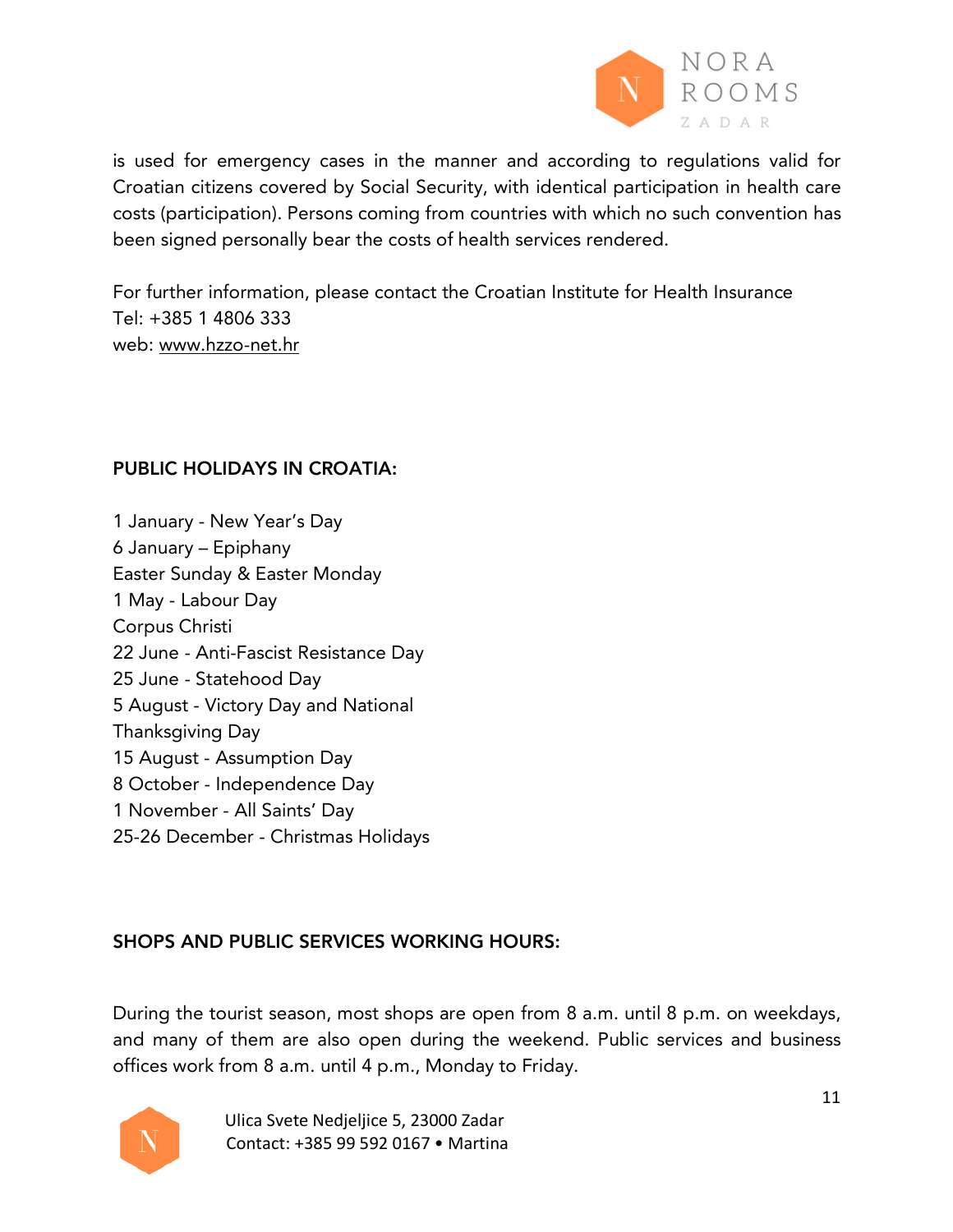

## POST AND TELECOMMUNICATIONS:

Weekdays, in smaller centres from 7 a.m. until 2 p.m. Some offices work a split shift. In most towns and tourist centres, duty post offices are open on Saturdays and Sundays.

Phone cards are used in all public telephones and may be purchased from post offices and from newspaper kiosks. International calls may be made directly from any public telephone.

Web: www.posta.hr

# IN THE EVENT OF AN ACCIDENT, CALL 112 FOR HELP!

This number can be reached any time, day or night, regardless of where you are in the Republic of Croatia or in the European Union.

Calls to this number are free of charge.

Calls can be made through all operators and all telephone devices by dialling 112.

In the event of an accident, the 112 Centre can be contacted in any one of the following foreign languages: English, German, Italian, Hungarian, Slovakian and Czech.

### *CALL 112! If you need:*

Emergency medical assistance, The assistance of fire fighters, The assistance of the police, The assistance of the Mountain Rescue Service, The assistance of other emergency services and operative search and rescue forces.